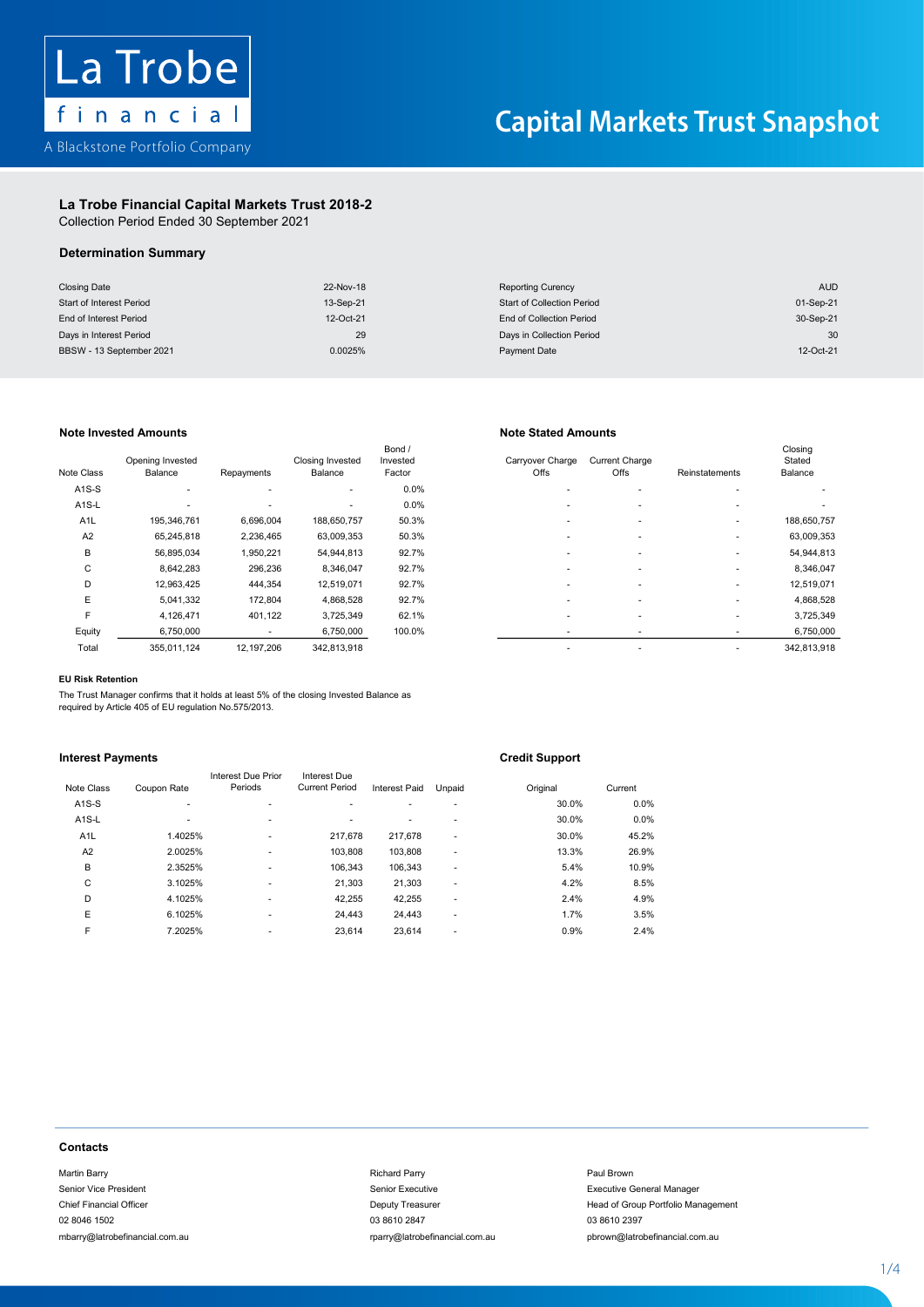

# La Trobe Financial Capital Markets Trust 2018-2 La Trobe Financial Capital Markets Trust 2018-2

Collection Period Ended 30 September 2021 Collection Period Ended 30 September 2021

# Determination Summary

| <b>Closing Date</b>      | 22-Nov-18 | <b>Reporting Curency</b>          | AUD       |
|--------------------------|-----------|-----------------------------------|-----------|
| Start of Interest Period | 13-Sep-21 | <b>Start of Collection Period</b> | 01-Sep-21 |
| End of Interest Period   | 12-Oct-21 | End of Collection Period          | 30-Sep-21 |
| Days in Interest Period  | 29        | Days in Collection Period         | 30        |
| BBSW - 13 September 2021 | 0.0025%   | Payment Date                      | 12-Oct-21 |

### Opening Balance 150,000 Weighted average test 5.09% 3.80% Yes Expense Reserve Thresholds

| <b>Closing Balance</b> | 150,000 | Repayments       |
|------------------------|---------|------------------|
| Draws                  |         |                  |
| Additions              |         | Available income |
| <b>Opening Balance</b> | 150.000 | Weighted averag  |
|                        | Balance |                  |

|                        |           | <b>Pool Performance</b>                                   |                |
|------------------------|-----------|-----------------------------------------------------------|----------------|
| <b>Closing Balance</b> | 2,200,000 |                                                           |                |
| Draws                  |           | Constant Prepayment Rate (CPR) - Current month annualised | $32.8^{\circ}$ |
| Additions              |           | Principal Payment Rate (PPR) - Current month annualised   | 1.9'           |
| Opening Balance        | 2.200.000 |                                                           |                |
|                        | Balance   | Total net principal repaid                                | 12.168.90      |

|                        | Balance   |
|------------------------|-----------|
| Opening Balance        | 1,422,085 |
| Additions              | 28.303    |
| Draws                  | n         |
| <b>Closing Balance</b> | 1.450.388 |

|                 | Balance |                                                          |           |
|-----------------|---------|----------------------------------------------------------|-----------|
| Opening Balance |         | <b>Stepdown Criteria</b>                                 |           |
| Additions       |         |                                                          | Satisfied |
| Draws           |         | a. No Class A1S-S Notes or Class A1S-L Notes outstanding | Yes       |
| Closing Balance |         | b. Class A Subordination Percentage                      | Yes       |

|                               | Balance   |                                                                                                                                                                            |
|-------------------------------|-----------|----------------------------------------------------------------------------------------------------------------------------------------------------------------------------|
| <b>Opening Balance</b>        |           | <b>Call Option Trigger</b>                                                                                                                                                 |
| Draws                         |           | The Payment Date which occurs on the earlier of:                                                                                                                           |
| Reimbursements                |           | a. 12th November 2022; and                                                                                                                                                 |
| <b>Closing Balance</b>        |           | b. the first Payment date on which the aggregate Invested Amounts of all Notes,<br>expressed as a percentage of the aggregate Initial Invested Amounts of all Notes on the |
| <b>Closing Facility Limit</b> | 5.142.209 | Closing Date, is equal to or less than 25%.                                                                                                                                |

### the serve that the contract of the contract of the contract of the contract of the contract of the contract of the contract of the contract of the contract of the contract of the contract of the contract of the contract of

| <b>AUD</b><br><b>Reporting Curency</b><br>01-Sep-21<br><b>Start of Collection Period</b><br>End of Collection Period<br>30-Sep-21<br>Days in Collection Period<br>30<br>12-Oct-21<br><b>Payment Date</b><br><b>Thresholds</b><br>Satisfied<br>Actual<br>Minimum<br>5.09%<br>Weighted average test<br>3.80%<br>Yes<br>Available income test<br>5.73%<br>3.24%<br>Yes<br><b>Repayments</b><br>Balance<br>556,595<br>Scheduled principal<br>Unscheduled Principal (net of redraws)<br>11,612,309 |
|-----------------------------------------------------------------------------------------------------------------------------------------------------------------------------------------------------------------------------------------------------------------------------------------------------------------------------------------------------------------------------------------------------------------------------------------------------------------------------------------------|
|                                                                                                                                                                                                                                                                                                                                                                                                                                                                                               |
|                                                                                                                                                                                                                                                                                                                                                                                                                                                                                               |
|                                                                                                                                                                                                                                                                                                                                                                                                                                                                                               |
|                                                                                                                                                                                                                                                                                                                                                                                                                                                                                               |
|                                                                                                                                                                                                                                                                                                                                                                                                                                                                                               |
|                                                                                                                                                                                                                                                                                                                                                                                                                                                                                               |
|                                                                                                                                                                                                                                                                                                                                                                                                                                                                                               |
|                                                                                                                                                                                                                                                                                                                                                                                                                                                                                               |
|                                                                                                                                                                                                                                                                                                                                                                                                                                                                                               |
|                                                                                                                                                                                                                                                                                                                                                                                                                                                                                               |
|                                                                                                                                                                                                                                                                                                                                                                                                                                                                                               |
|                                                                                                                                                                                                                                                                                                                                                                                                                                                                                               |
|                                                                                                                                                                                                                                                                                                                                                                                                                                                                                               |
|                                                                                                                                                                                                                                                                                                                                                                                                                                                                                               |
| Total net principal repaid<br>12,168,903                                                                                                                                                                                                                                                                                                                                                                                                                                                      |
|                                                                                                                                                                                                                                                                                                                                                                                                                                                                                               |
| Principal Payment Rate (PPR) - Current month annualised<br>1.9%                                                                                                                                                                                                                                                                                                                                                                                                                               |
| Constant Prepayment Rate (CPR) - Current month annualised<br>32.8%                                                                                                                                                                                                                                                                                                                                                                                                                            |
|                                                                                                                                                                                                                                                                                                                                                                                                                                                                                               |
| <b>Pool Performance</b>                                                                                                                                                                                                                                                                                                                                                                                                                                                                       |
| 723,973,935<br>Portfolio balance at Closing Date                                                                                                                                                                                                                                                                                                                                                                                                                                              |
| 47.6%                                                                                                                                                                                                                                                                                                                                                                                                                                                                                         |
| 0<br>Liquidation amount - current month                                                                                                                                                                                                                                                                                                                                                                                                                                                       |
| 0<br>No. of loans liquidated - current month                                                                                                                                                                                                                                                                                                                                                                                                                                                  |
| $\mathbf 0$<br>Losses - current month                                                                                                                                                                                                                                                                                                                                                                                                                                                         |
| 6,890,616<br>Cumulative liquidation amount                                                                                                                                                                                                                                                                                                                                                                                                                                                    |
| Cumulative no. of loans liquidated<br>11                                                                                                                                                                                                                                                                                                                                                                                                                                                      |
| <b>Cumulative losses</b><br>360,402                                                                                                                                                                                                                                                                                                                                                                                                                                                           |
| 0.02%<br>Annualised loss rate since Closing Date                                                                                                                                                                                                                                                                                                                                                                                                                                              |
|                                                                                                                                                                                                                                                                                                                                                                                                                                                                                               |
| <b>Stepdown Criteria</b>                                                                                                                                                                                                                                                                                                                                                                                                                                                                      |
| Satisfied                                                                                                                                                                                                                                                                                                                                                                                                                                                                                     |
| a. No Class A1S-S Notes or Class A1S-L Notes outstanding<br>Yes                                                                                                                                                                                                                                                                                                                                                                                                                               |
| b. Class A Subordination Percentage<br>Yes                                                                                                                                                                                                                                                                                                                                                                                                                                                    |
| c. Principal Losses<br>Yes                                                                                                                                                                                                                                                                                                                                                                                                                                                                    |
| d. 90 Arrears Days<br>Yes                                                                                                                                                                                                                                                                                                                                                                                                                                                                     |
| e. Stated Amount<br>Yes                                                                                                                                                                                                                                                                                                                                                                                                                                                                       |
|                                                                                                                                                                                                                                                                                                                                                                                                                                                                                               |
| <b>Call Option Trigger</b>                                                                                                                                                                                                                                                                                                                                                                                                                                                                    |
| The Payment Date which occurs on the earlier of:                                                                                                                                                                                                                                                                                                                                                                                                                                              |
| a. 12th November 2022; and                                                                                                                                                                                                                                                                                                                                                                                                                                                                    |
| b. the first Payment date on which the aggregate Invested Amounts of all Notes,<br>expressed as a percentage of the aggregate Initial Invested Amounts of all Notes on the                                                                                                                                                                                                                                                                                                                    |
| Closing Date, is equal to or less than 25%.                                                                                                                                                                                                                                                                                                                                                                                                                                                   |
|                                                                                                                                                                                                                                                                                                                                                                                                                                                                                               |

### Retention Amount Ledger Portfolio balance at Closing Date 723,973,935 Pool Performance

| Portfolio balance at Closing Date       | 723,973,935                                             |
|-----------------------------------------|---------------------------------------------------------|
| Pool Factor                             | 47.6%                                                   |
| Liquidation amount - current month      | $\Omega$                                                |
| No. of loans liquidated - current month | $\Omega$                                                |
| Losses - current month                  | $\Omega$                                                |
| Cumulative liquidation amount           | 6,890,616                                               |
| Cumulative no. of loans liquidated      | 11                                                      |
| Cumulative losses                       | 360,402                                                 |
| Annualised loss rate since Closing Date | 0.02%                                                   |
|                                         | Balance<br>1,422,085<br>28.303<br>$\Omega$<br>1,450,388 |

| Draws                     | a. No Class A1S-S Notes or Class A1S-L Notes outstanding | Yes |
|---------------------------|----------------------------------------------------------|-----|
| Closing Balance           | b. Class A Subordination Percentage                      | Yes |
|                           | c. Principal Losses                                      | Yes |
|                           | d. 90 Arrears Days                                       | Yes |
| <b>Liquidity Facility</b> | e. Stated Amount                                         | Yes |

2/4

2 - 4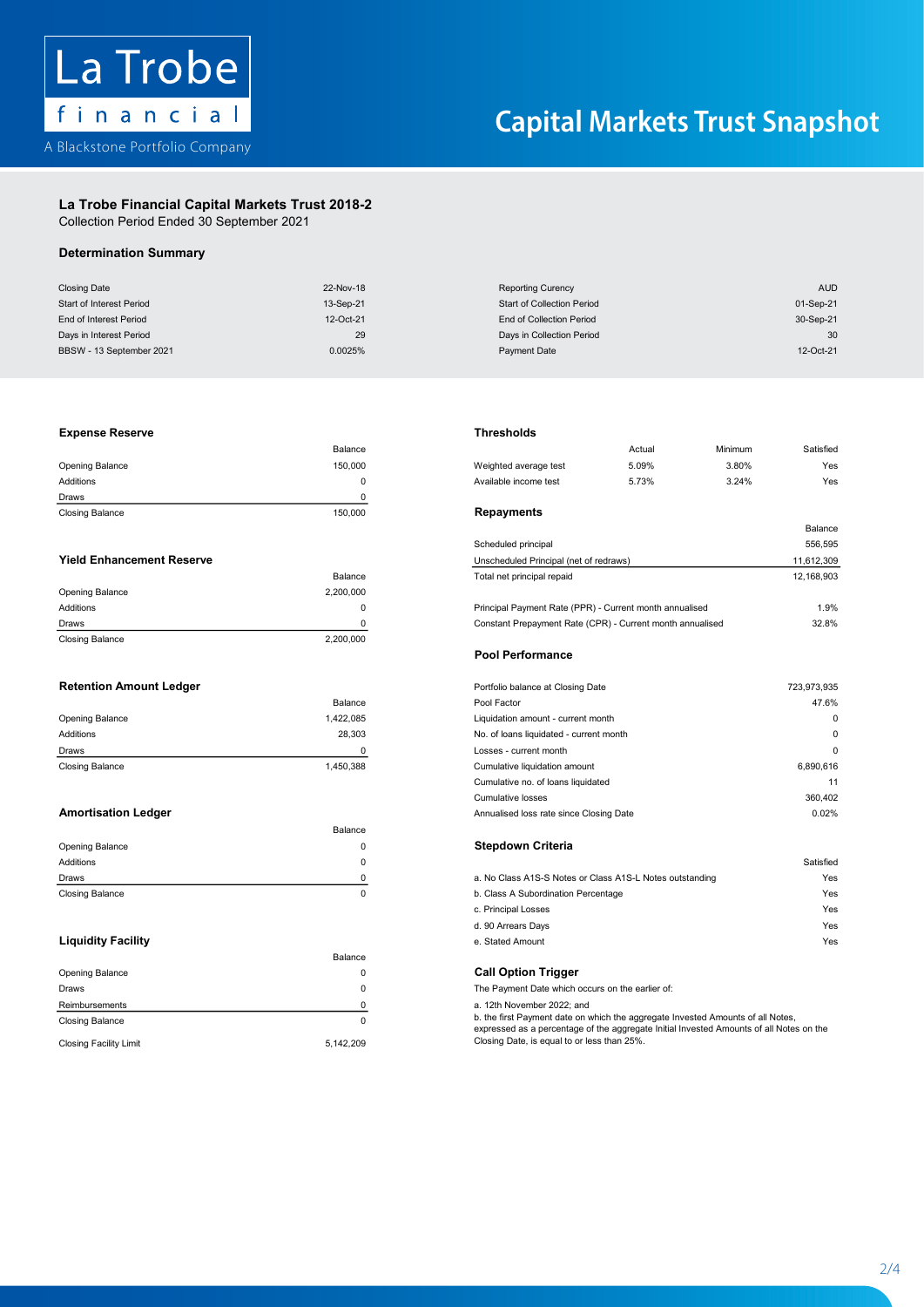

## La Trobe Financial Capital Markets Trust 2018-2 La Trobe Financial Capital Markets Trust 2018-2

As at 30 September 2021 As at 30 September 2021

| Pool Summary           |             |                                    |       |
|------------------------|-------------|------------------------------------|-------|
| Portfolio balance (\$) | 344.386.285 | Weighted average LVR (%)           | 68.43 |
| Number of loans (#)    | 896         | Maximum current LVR (%)            | 94.48 |
| Average loan size (\$) | 384.360     | Weighted average seasoning (years) | 3.97  |
| Maximum Ioan size (\$) | 1.494.715   | Weighted average Interest Rate (%) | 5.09  |

|                                 | Number | 3alance                                     |     |                                    | Number | alance   |  |
|---------------------------------|--------|---------------------------------------------|-----|------------------------------------|--------|----------|--|
| 50.0%<br>Up to                  | 24     | 28.082.536                                  | o.u | 100.000<br>ess than                | 30     | ,287,690 |  |
| $+A$ $60$ $00$<br><b>50.00/</b> | .01    | 0.17010<br>ני ו <i>ו</i> ני<br>.,,,<br>,,,, |     | <b>DOO OOO</b><br>100,000<br>$+ -$ | 127    | ິບພ<br>. |  |

|                       | 131      | 40,247,243  | 11.7          | 100,000 to 200,000                                     | 127    | 21,033,854  | 6.1                  |
|-----------------------|----------|-------------|---------------|--------------------------------------------------------|--------|-------------|----------------------|
| 60.0% to 65.0%        | 87       | 30,623,251  | 8.9           | 200,000 to 300,000                                     | 289    | 71.619.067  | 20.8                 |
| 65.0% to 70.0%        | 128      | 46,389,705  | 13.5          | 300,000 to 400,000                                     | 148    | 50,646,511  | 14.7                 |
| 70.0% to 75.0%        | 172      | 73,224,948  | 21.3          | 400,000 to 500,000                                     | 97     | 43.139.240  | 12.5                 |
| 75.0% to 80.0%        | 204      | 97,877,348  | 28.4          | 500,000 to 600,000                                     | 64     | 35,323,673  | 10.3                 |
| 80.0% to 85.0%        | 42       | 23,597,134  | 6.9           | 600,000 to 700,000                                     | 46     | 29,801,014  | 8.7                  |
| 85.0% to 90.0%        | 4        | 2.281.341   | 0.7           | 700,000 to 800,000                                     | 17     | 12.698.235  | 3.7                  |
| 90.0% to 95.0%        | 4        | 2,062,779   | 0.6           | 800,000 to 900,000                                     | 18     | 15,351,166  | 4.5                  |
| 95.0% to 100.0%       | 0        | 0           | 0.0           | 900,000 to 1,000,000                                   | 27     | 25,507,542  | 7.4                  |
| Over 100.0%           | 0        | 0           | 0.0           | 1,000,000 to 1,500,000                                 | 33     | 37,978,293  | 10.9                 |
|                       |          |             |               | Over 1,500,000                                         | 0      | 0           | 0. <sub>C</sub>      |
| Total                 | 896      | 344,386,285 | 100.0         |                                                        |        |             |                      |
|                       |          |             |               | Total                                                  | 896    | 344,386,285 | 100.0                |
|                       |          |             |               |                                                        |        |             |                      |
| <b>Interest Rates</b> |          |             |               |                                                        |        |             |                      |
|                       | Number   | Balance     | $\frac{0}{0}$ | Seasoning Distribution (Based on Loan Settlement Date) | Number | Balance     |                      |
| Up to 3.00%           |          | 363,269     | 0.1           |                                                        | 0      | 0           | %<br>0. <sub>C</sub> |
| 3.00% to 4.00%        | 73       | 31,139,175  | 9.0           | Less than 1 year                                       | 0      | 0           | 0. <sub>C</sub>      |
| 4.00% to 4.50%        | 172      | 62.745.875  | 18.2          | 1 to 2 years                                           | 0      | 0           | 0. <sub>C</sub>      |
| 4.50% to 5.00%        | 140      | 68,918,029  | 20.0          | 2 to 3 years                                           | 671    | 259,700,837 | 75.4                 |
| 5.00% to 5.50%        | 154      | 67.707.930  | 19.7          | 3 to 4 years<br>4 to 5 years                           | 104    | 48.575.045  | 14.1                 |
| 5.50% to 6.00%        | 108      | 46,678,987  | 13.6          | Over 5 years                                           | 121    | 36,110,403  | 10.5                 |
| 6.00% to 6.50%        | 192      | 51,225,332  | 14.9          |                                                        |        |             |                      |
| 6.50% to 7.00%        | 19       | 6,533,815   | 1.9           | Total                                                  | 896    | 344,386,285 | 100.0                |
| 7.00% to 8.00%        | 37       | 9,073,873   | 2.6           |                                                        |        |             |                      |
| Over 8.00%            | $\Omega$ | 0           | 0.0           |                                                        |        |             |                      |

### 172 73,224,948 21.3 97 43,139,240 12.5 400,000 to 500,000 500,000 to 600,000 المسابق المسابق المسابق المسابق المسابق المسابق المسابق المسابق المسابق المسابق المسابق المسابق المسابق المساب<br>المسابق المسابق المسابق المسابق المسابق المسابق المسابق المسابق المسابق المسابق المسابق المسابق المسابق المساب **Current Balance D**

|                 | Number | Balance     | %     |                        | Number | Balance     | %     |
|-----------------|--------|-------------|-------|------------------------|--------|-------------|-------|
| Up to 50.0%     | 124    | 28.082.536  | 8.0   | Less than 100,000      | 30     | .287.690    | 0.4   |
| 50.0% to 60.0%  | 131    | 40.247.243  | 11.7  | 100,000 to 200,000     | 127    | 21.033.854  | 6.1   |
| 60.0% to 65.0%  | 87     | 30.623.251  | 8.9   | 200,000 to 300,000     | 289    | 71.619.067  | 20.8  |
| 65.0% to 70.0%  | 128    | 46.389.705  | 13.5  | 300,000 to 400,000     | 148    | 50.646.511  | 14.7  |
| 70.0% to 75.0%  | 172    | 73.224.948  | 21.3  | 400,000 to 500,000     | 97     | 43.139.240  | 12.5  |
| 75.0% to 80.0%  | 204    | 97.877.348  | 28.4  | 500,000 to 600,000     | 64     | 35.323.673  | 10.3  |
| 80.0% to 85.0%  | 42     | 23.597.134  | 6.9   | 600,000 to 700,000     | 46     | 29.801.014  | 8.7   |
| 85.0% to 90.0%  |        | 2.281.341   | 0.7   | 700,000 to 800,000     | 17     | 12.698.235  | 3.7   |
| 90.0% to 95.0%  |        | 2.062.779   | 0.6   | 800,000 to 900,000     | 18     | 15.351.166  | 4.5   |
| 95.0% to 100.0% |        |             | 0.0   | 900,000 to 1,000,000   | 27     | 25.507.542  | 7.4   |
| Over 100.0%     | 0      | 0           | 0.0   | 1.000.000 to 1.500.000 | 33     | 37.978.293  | 10.9  |
|                 |        |             |       | Over 1,500,000         |        |             | 0.0   |
| Total           | 896    | 344.386.285 | 100.0 |                        |        |             |       |
|                 |        |             |       | Total                  | 896    | 344.386.285 | 100.0 |

|                   | Number | Balance    | %             |                  | Number | Balance     | %     |
|-------------------|--------|------------|---------------|------------------|--------|-------------|-------|
| Up to 3.00%       |        | 363.269    | 0.1           | Less than 1 year |        | 0           | 0.0   |
| 3.00% to 4.00%    | 73     | 31.139.175 | 9.0           | 1 to 2 vears     |        | 0           | 0.0   |
| 4.00% to 4.50%    | 172    | 62.745.875 | 18.2          | 2 to 3 years     |        |             | 0.0   |
| 4.50% to 5.00%    | 140    | 68.918.029 | 20.0          | 3 to 4 years     | 671    | 259.700.837 | 75.4  |
| 5.00% to 5.50%    | 154    | 67.707.930 | 19.7          | 4 to 5 years     | 104    | 48.575.045  | 14.1  |
| 5.50% to 6.00%    | 108    | 46.678.987 | 13.6          | Over 5 years     | 121    | 36.110.403  | 10.5  |
| 6.00% to 6.50%    | 192    | 51.225.332 | 14.9          |                  |        |             |       |
| 6.50% to 7.00%    | 19     | 6.533.815  | 1.9           | Total            | 896    | 344.386.285 | 100.0 |
| $7.0001 + 0.0001$ | $\sim$ | 0.270.270  | $\sim$ $\sim$ |                  |        |             |       |